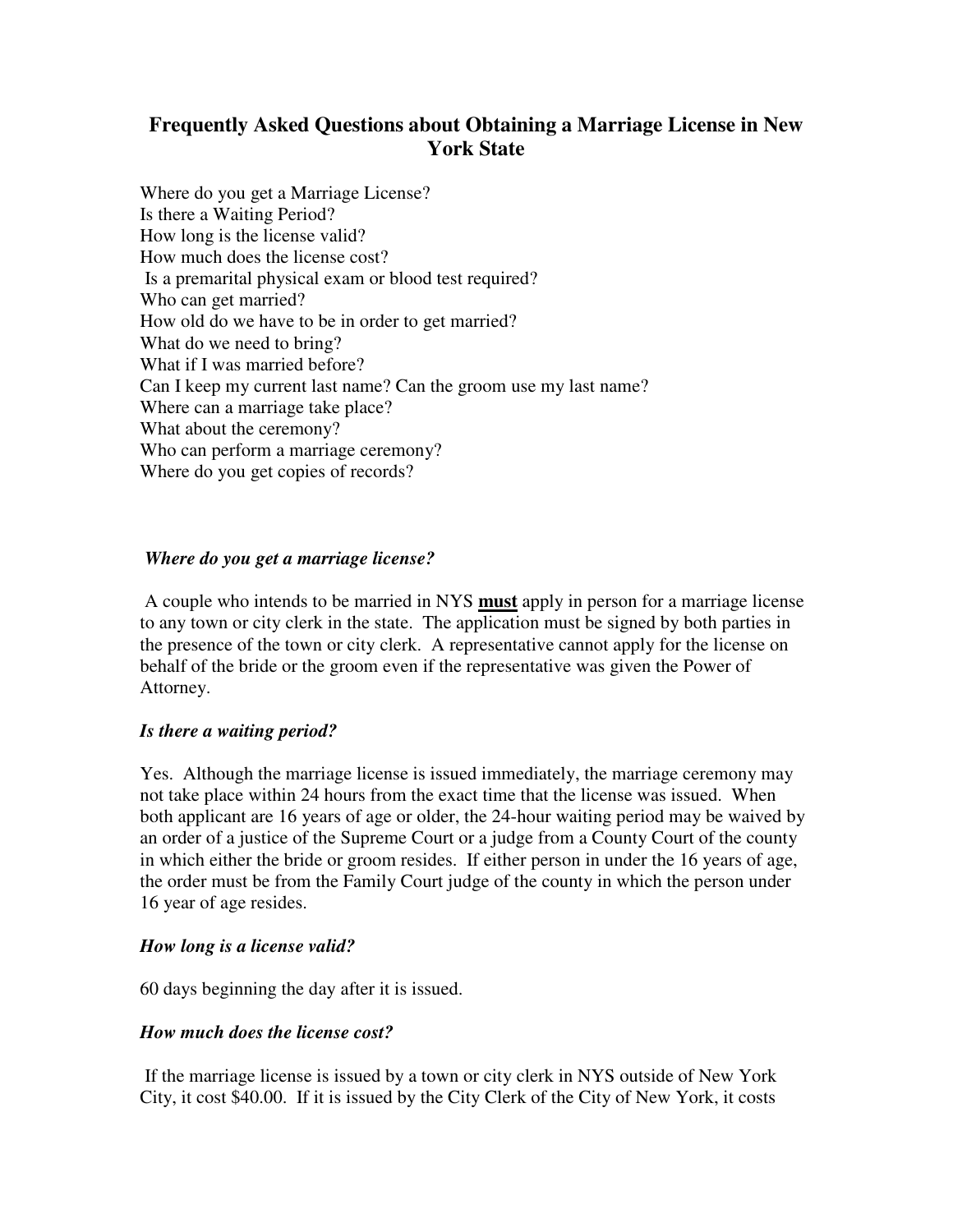\$30. The fee in either case includes the issuance of a Certificate of Marriage Registration. This certificate is automatically sent by the issuing clerk to the applicants within 15 days after the completed license is returned by the person who performs the ceremony. It serves as a notice that a record of the marriage is on file. Couples who do not receive a Certificate of Marriage Registration within four weeks of the wedding should contact the town or city clerk who issued the license.

### *Is a premarital physical exam required?*

No premarital examination or blood test is required to obtain a marriage license in NYS.

### *Who can get married?*

# *FAMILIAL RESTRICTIONS*

 A marriage may not take place in NYS between an ancestor and descendant, a brother or sister (full or half-blood), and uncle and niece, or an aunt and nephew, regardless of whether or not these persons are legitimate, or illegitimate offspring.

### *AGE REQUIREMENTS*

\* If either applicant is under 14 years of age, a marriage license cannot be issued

\* If either applicant is 14 or 15 years of age, such applicant(s) must present the written consent of both parents AND a justice of the Supreme Court, or a judge of the Family Court having jurisdiction over the town or city in which the application is made. \* If either applicant is 16 or 17 years of age, such applicant(s) must present written consent of both parents.

\* If both applicants are 18 years of age or older, no consents are required

One parent alone may consent to a minor's marriage if:

- \* the other parent has been missing for one year preceding the application;
- \* the parents are divorced and the consenting parent was given sole custody of the child when the divorce decree was awarded;
- \* the other parent has been judged incompetent; or
- \* the other parent is deceased

Parents, guardians or other people consenting to the marriage of a minor must personally appear and acknowledge or execute their consent before the town or city clerk or some other authorized official. If the notarized affidavit is made before an official outside the State of New York, it must be accompanied by a certificate of authentication when the consent is filed in NYS.

### *What do we need to bring?*

# *PROOF OF AGE AND IDENTITY*

A person is required to establish proof of age and identity by submitting to the issuing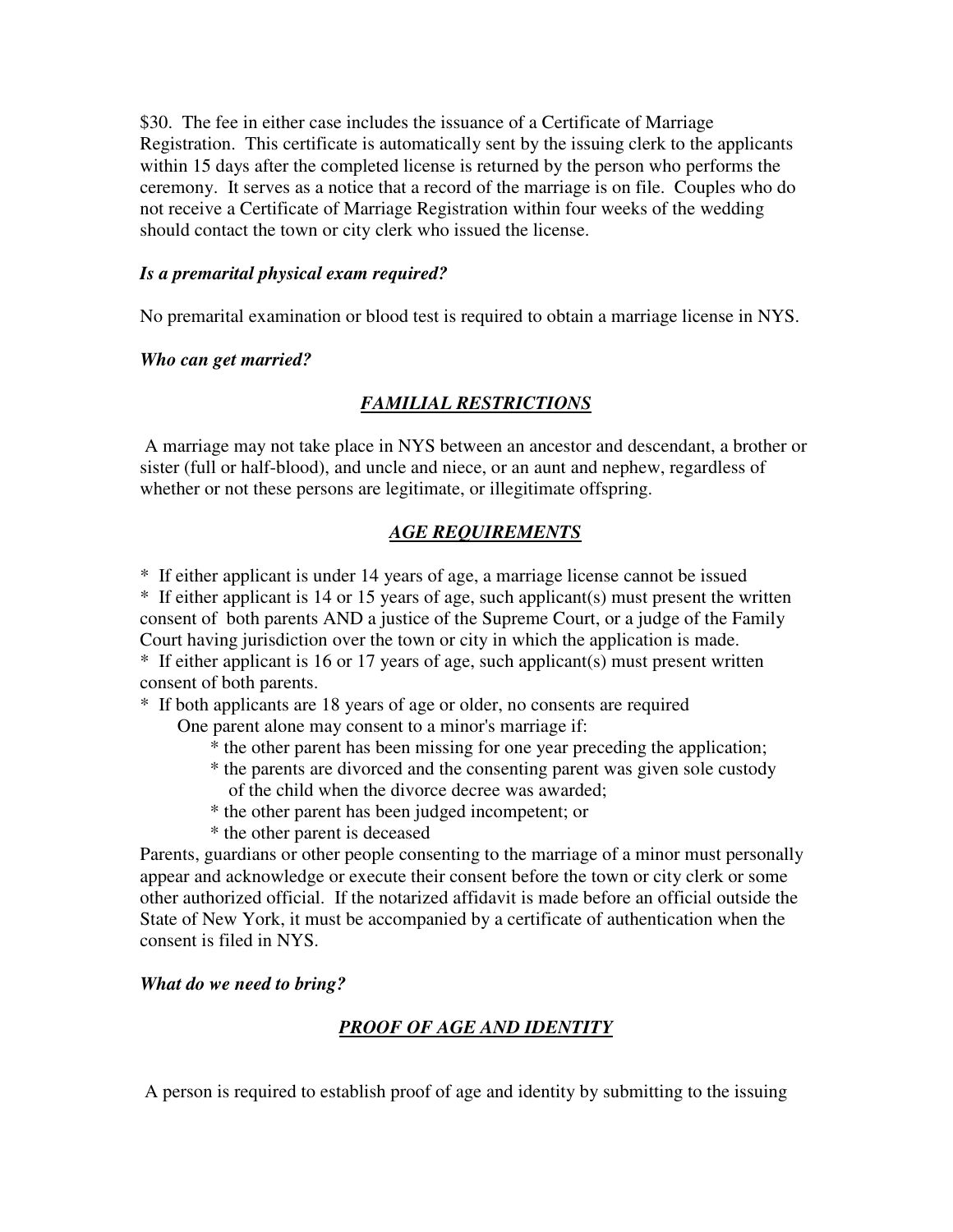clerk:

One of the following *age*-related documents:

- 1. Birth Certificate
- 2. Baptismal record
- 3. Naturalization record
- 4. Census Record

### **AND**

One of the following *identity*-related documents:

- 1. Driver's License
- 2. Passport
- 3. Employment picture ID
- 4. Immigration record

# *What if I was married before?*

# *PREVIOUS MARRIAGES*

Information regarding previous marriages must be furnished in the application for a marriage license. This includes whether the former spouse or souses are living, and whether the applicants are divorced and, if so, when, where and against whom the divorce or divorces were granted. A certified copy of the Decree of Divorce or a Certificate of Dissolution of Marriage may be required by the clerk issuing the marriage license.

### *Can I keep my maiden name , can the groom use my last name?*

### *SURNAME OPTIONS*

Every person has the right to adopt any name by which he or she wishes to be known simply by using that name consistently and without intent to defraud. A person's last name (surname) does not automatically change upon marriage, and neither party to the marriage is required to change his or her last name. The bride and groom need not take the same last name. One or both parties may elect to change the surname by which he or she wishes to be known after the marriage by entering the new name in the appropriate space provided on the marriage license. The new name must consist of one of the following options:

- \* the surname of the other spouse
- \* any former surname of either spouse
- \* a name combining into a single surname all or any segment of the pre-marriage surname or any former surname of each spouse

 \* a combination name separated by a hyphen, provided that each part of such combination surname is the pre-marriage surname, or any former surname, of each of the spouses.

Whether you decide to use or not use this option at the time of your marriage license application, you still have the right to adopt a different name through usage at some future date, however, your marriage license cannot be changed to record a surname you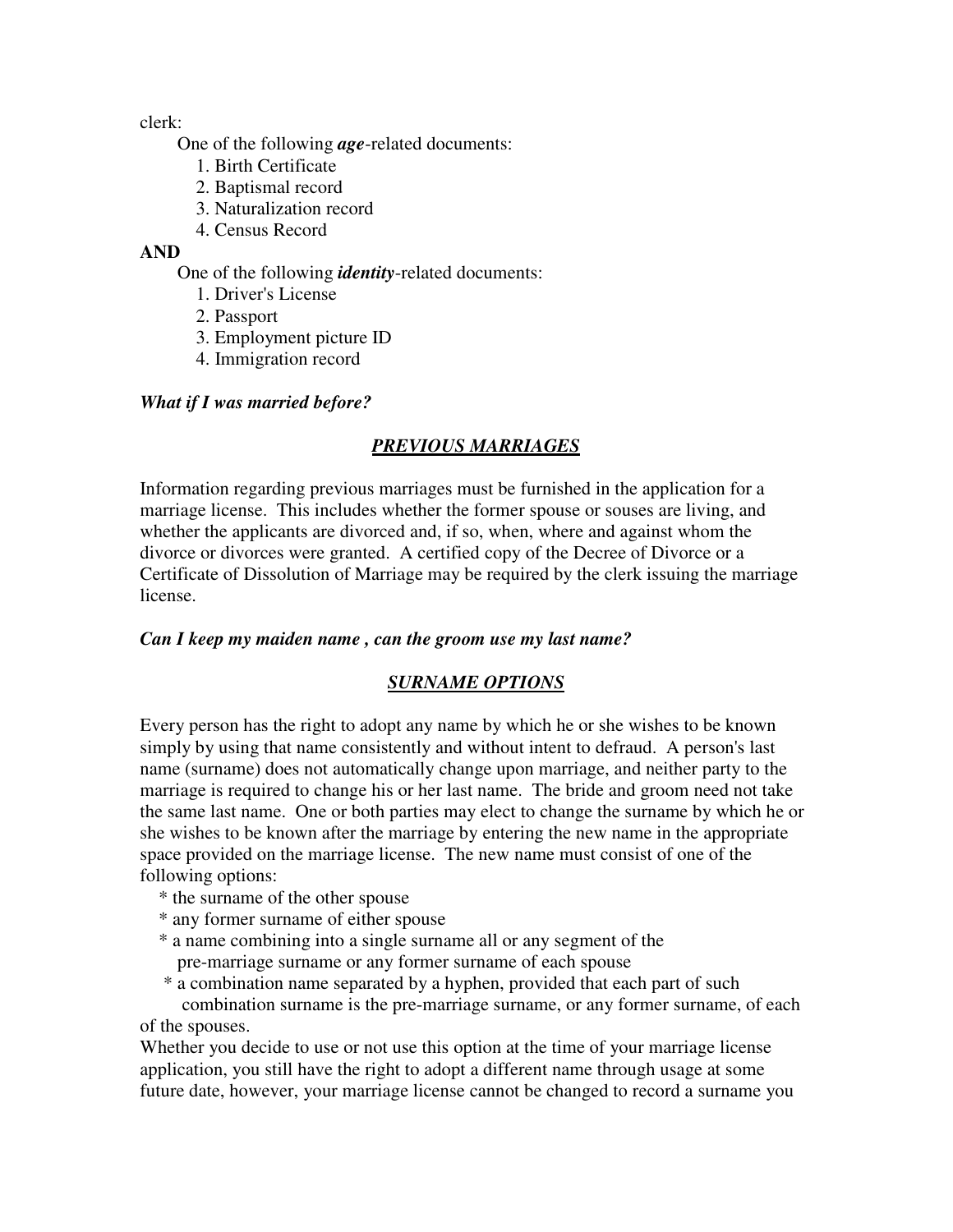decide to use after your marriage. If you plan to use your married name at work, be sure to have your name changed in Social Security records. This way you will get credit for all your earnings. It's easy and it's absolutely free… Contact and social security office. You will need documentary evidence showing both your old name and your new name.

#### *Where can a marriage take place?*

A NYS marriage license may be used within NYS ONLY. Please note that if you go out of NYS to be married, your NYS marriage license will not be filed in NYS.

#### *What about the ceremony?*

 There is no particular form or ceremony required except that the parties must state in the presence of an authorized member of the clergy or public official and at least one other witness that they take each other as husband and wife. There is no minimum age for a witness. However, in selecting a witness, choose at least one person who you feel would be competent to testify in a court proceeding as to what he or she witnessed.

#### *Who can perform the marriage ceremony?*

To be valid, a marriage ceremony **must** be performed by any of the individuals specified in Section 11 of the NYS Domestic Relations Law. These include:

- \* mayor of a city or village
- \* former mayor, the city clerk or one of the deputy city clerks of a city of more then one million inhabitants;
- \* a marriage officer appointed by the town or village board or the city common council;

 \* a justice or judge of the following courts: US Court of Appeals for the Second Circuit, the US District Courts for the Northern, Southern, Eastern or Western Districts of NY, the NYS Court of Appeals, the Appellate Division of the NYS Supreme Court, the Court of Claims, the Family Court, a Surrogates' Court, the Civil and Criminal Courts of NY City and other courts of record;

\* a village, town or county justice;

 \* a member of the clergy or minister who has been officially ordained and granted authority to perform marriage ceremonies from a governing church body in accordance with the rules and regulations of the church body;

 \* a member of the clergy or minister who is not authorized by a governing church body but who has been chosen by a spiritual group to preside over their spiritual affairs;

\* other officiates as specified by Section 11 of the Domestic Relations Law.

The person performing the ceremony must be registered with the City of New York in order to perform a ceremony within the New York City limits. The officiate does not have to be a resident of New York State.

\*Ship captains are not authorized to perform marriage ceremonies in New York State.